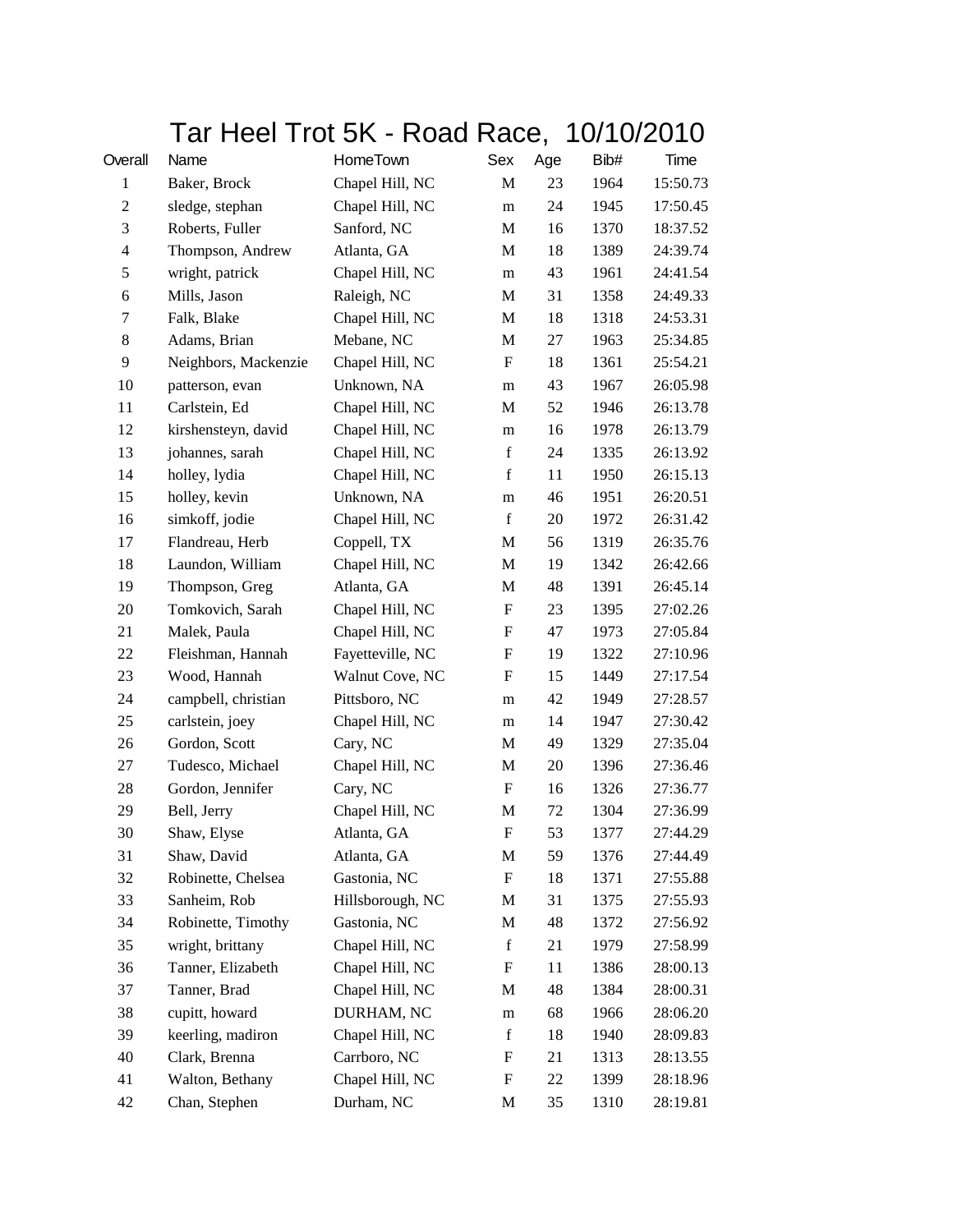| 43 | Shiveler, Doug       | Raleigh, NC        | M                         | 24    | 1379 | 28:21.53 |
|----|----------------------|--------------------|---------------------------|-------|------|----------|
| 44 | Piltzer, Amanda      | Raleigh, NC        | $\boldsymbol{\mathrm{F}}$ | 19    | 1366 | 28:25.46 |
| 45 | Sheridan, Alan       | Raleigh, NC        | $\mathbf M$               | 19    | 1378 | 28:27.38 |
| 46 | Tanner, Kevin        | Chapel Hill, NC    | M                         | 8     | 1387 | 28:27.81 |
| 47 | Tanner, Brian        | Chapel Hill, NC    | M                         | 14    | 1385 | 28:28.06 |
| 48 | Cherkur, Sruthi      | Chapel Hill, NC    | $\boldsymbol{\mathrm{F}}$ | 19    | 1312 | 28:28.52 |
| 49 | Mills, Elizabeth     | Raleigh, NC        | F                         | 30    | 1357 | 28:29.41 |
| 50 | macdougall, jessica  | Chapel Hill, NC    | $\mathbf f$               | 22    | 1942 | 28:29.76 |
| 51 | macdougall, malcolm  | Unknown, NA        | m                         | 48    | 1944 | 28:32.91 |
| 52 | Sacks, Jo-Anne       | Nashville, TN      | F                         | 48    | 1374 | 28:46.99 |
| 53 | McDougal, Kat        | Chapel Hill, NC    | F                         | 26    | 1349 | 28:52.08 |
| 54 | Taylor, Josh         | Unknown, NA        | M                         | 19    | 1388 | 28:52.63 |
| 55 | mackinnon, kathryn   | Unknown, NA        | $\mathbf f$               | 31    | 1968 | 28:57.54 |
| 56 | Wood, Ashley         | Walnut Cove, NC    | F                         | 21    | 1447 | 28:58.71 |
| 57 | Tudesco, Susan       | Raleigh, NC        | F                         | 52    | 1397 | 29:03.39 |
| 58 | Wood, Crystal        | Walnut Cove, NC    | $\boldsymbol{\mathrm{F}}$ | 41    | 1448 | 29:04.85 |
| 59 | Kool, Trent          | Chapel Hill, NC    | M                         | 21    | 1340 | 29:19.00 |
| 60 | Anastas-King, Grant  | Chapel Hill, NC    | M                         | 19    | 1301 | 29:47.10 |
| 61 | Elliott, Joshua      | Matthews, NC       | M                         | 19    | 1317 | 29:47.30 |
| 62 | Mladsi, Scott        | CARY, NC           | M                         | 44    | 1359 | 29:48.40 |
| 63 | DeMaria, Kristen     | Apex, NC           | $\boldsymbol{\mathrm{F}}$ | 16    | 1316 | 29:53.03 |
| 64 | Bruno, Elizabeth     | Chapel Hill, NC    | F                         | 44    | 1308 | 29:54.26 |
| 65 | Ganey, Dempsey       | Wilmington, NC     | M                         | 46    | 1324 | 29:56.13 |
| 66 | Ganey, Madison       | Wilmington, NC     | F                         | 18    | 1325 | 29:56.56 |
| 67 | Flandreau, Michelle  | Columbia, MO       | F                         | 21    | 1321 | 30:09.78 |
| 68 | Pecunia, David       | Chapel Hill, NC    | M                         | 18    | 1364 | 30:24.46 |
| 69 | Cupitt, Julia        | DURHAM, NC         | F                         | 62    | 1965 | 30:31.97 |
| 70 | wright, sarah        | Unknown, NA        | $\mathbf f$               | 14    | 1962 | 30:36.24 |
| 71 | McDermott, Kelly     | Chapel Hill, NC    | F                         | 18    | 1348 | 30:41.60 |
| 72 | McDermott, Christine | Virginia Beach, VA | F                         | 13    | 1347 | 30:42.25 |
| 73 | Flynn, Rory          | Cary, NC           | M                         | 21    | 1323 | 30:42.26 |
| 74 | miller, mary         | Hillsborough, NC   | f                         | 20    | 1356 | 30:48.59 |
| 75 | Merrick, Katherine   | RALEIGH, NC        | F                         | 23    | 1353 | 30:49.96 |
| 76 | Miller, Alex         | Chapel Hill, NC    | M                         | 22    | 1355 | 30:54.74 |
| 77 | haden, carrie        | Chapel Hill, NC    | $\mathbf f$               | 25    | 1943 | 31:02.51 |
| 78 | bracewell, stephen   | Unknown, NA        | m                         | 21    | 1936 | 31:08.75 |
| 79 | pomeroy, bill        | Asheville, NC      | M                         | 52    | 1367 | 31:27.35 |
| 80 | johnson, ana         | Unknown, NA        | $\mathbf f$               | $8\,$ | 1959 | 31:33.74 |
| 81 | Arciero, Amber       | Chapel Hill, NC    | F                         | 21    | 1302 | 31:53.62 |
| 82 | Arciero, Autumn      | Chapel Hill, NC    | F                         | 18    | 1303 | 31:53.67 |
| 83 | majikes, kim         | Unknown, NA        | $\mathbf f$               | 50    | 1952 | 31:55.48 |
| 84 | kreutzberger, alex   | Chapel Hill, NC    | m                         | 22    | 1956 | 32:32.97 |
| 85 | Thompson, Eric       | Atlanta, GA        | M                         | 15    | 1390 | 33:41.37 |
| 86 | Leong, Manfred       | Greensboro, NC     | M                         | 59    | 1344 | 33:45.85 |